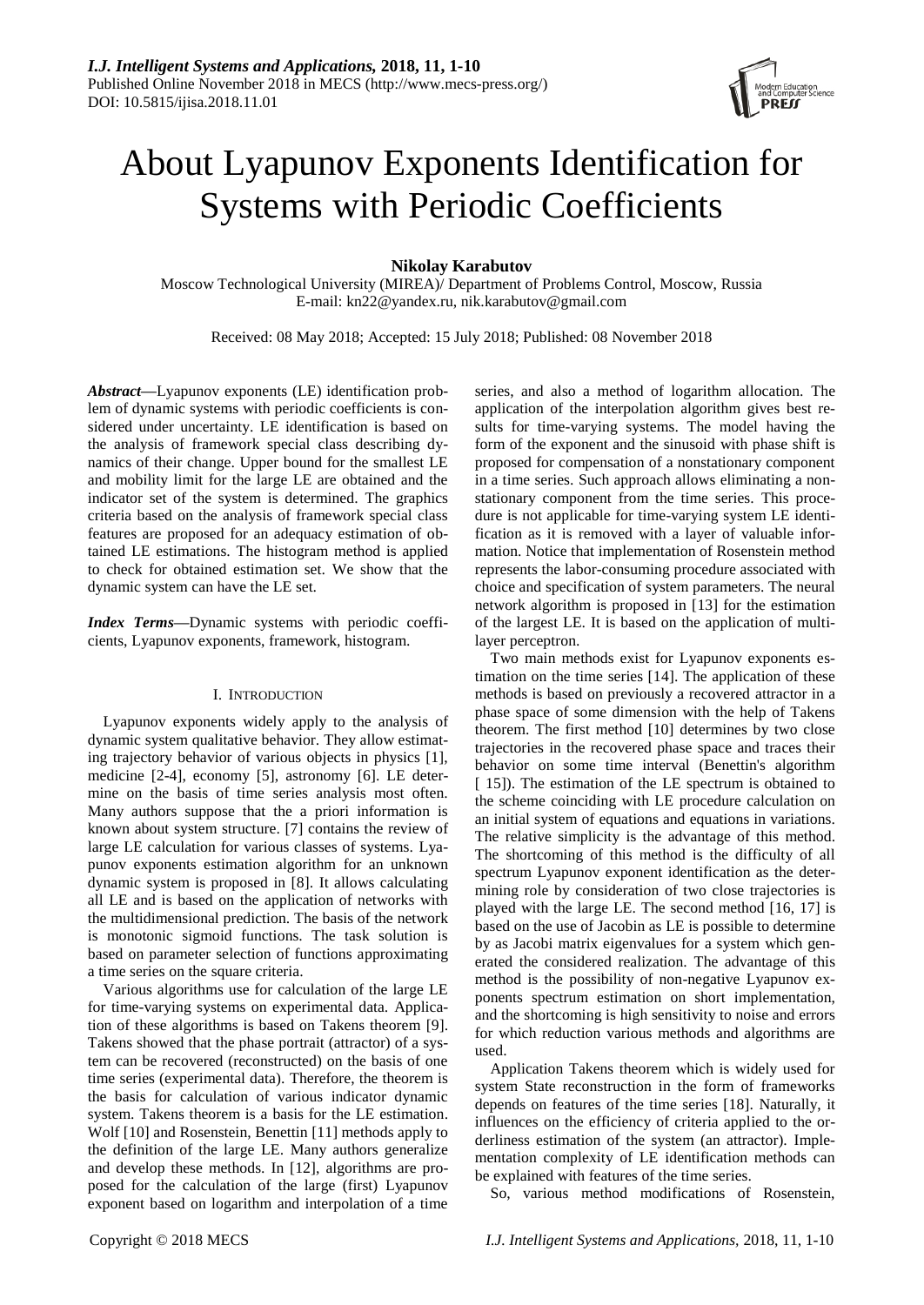Benettin, Wolf and Takens theorem are widely applied to Lyapunov exponents identification of stationary systems. Properties of the time series describing change of system variables have significant effect on the accuracy of obtained LE estimations. Various modifications which included the available a priori information are developed for application simplification of specified methods. These approaches are applied to LE estimation of time-varying systems. As a rule, the considered methods allow finding the high (first, large) Lyapunov index. The overwhelming number of publications is devoted to the analysis of systems in which there can be chaos. Time-varying systems have the specifics [19]. In particular, they may contain Lyapunov exponents set. The further modification is required for the approaches and methods considered above for LE estimation. Criteria and procedures for verification of obtained decisions are proposed not always. In [20] the approach to identification of Lyapunov exponents based on the analysis of frameworks special class is proposed. Frameworks describe LE change dynamics of stationary systems under uncertainty. They do not demand the application of the procedures and methods considered above. Below generalization is given this approach on a class of periodic systems.

The paper has the following structure. The problem statement is given in section II. The method of system general solution obtaining which is the basis for identification of LE is described in section III. The static model is proposed for determine of system general solution and the question its an identifiability (section IV) is considered. Section V contains formulas for calculation of characteristic indicators. The system coefficient of structural properties which is a basis for the design of frameworks considered further is proposed. Section VI contains bases almost periodic functions to Bohr and the concept  $\alpha\pi$  almost periodic function in Bohr sense is introduced. Framework design method for the LE estimation is stated in section VII. Further frameworks are applied to the estimation of system order and Lyapunov exponents set (sections VIII, IX). Modeling results are presented in section X.

#### II. RELATED WORKS

We apply a standard formula to LE deriving [9, 14, 19]. Obtained arrays for LE are the basis for the design of frameworks reflecting LE change dynamics in special structural space. We apply an approach and a method proposed in [20]. The structural approach allows determining by a parameter number for LE which are obtained theoretically in [19]. The criteria proposed for LE set select are based on the idea of paper [20].

#### III. PROBLEM STATEMENT

Consider the linear dynamic system

$$
\dot{X} = A(t)X + BU,
$$
  
\n
$$
Y = CX + W_UU,
$$
\n(1)

where  $X \in \mathbb{R}^m$  is state vector,  $U \in \mathbb{R}^k$ ,  $Y \in \mathbb{R}^n$  are input and output,  $W_U \in R^{n \times k}$ ,  $C \in R^{n \times m}$ ,  $A(t) \in R^{m \times m}$ ,  $B \in R^{m \times k}$ . Let the matrix  $A(t)$  satisfy conditions.

A1. *A*(*t*) is a continuous Frobenius matrix and limited.

$$
||A(t)|| \le \alpha_A \tag{2}
$$

where  $\alpha_A > 0$ , || is norm of a matrix.

A2.  $A(t)$  is almost periodic [19], i.e. the subsequence which is uniformly convergent on all axis to some almost periodic matrix  $A(t)$  can be chosen from any sequence [19]

$$
A_i(t) = A_i(t - \tau_i).
$$
 (3)

A3.  $A(t)$  is Hurwitz matrix for almost all  $t \ge 0$ . Experimental information for (1) has the form

$$
I_o = \{ Y(t), \, U(t), \, t \in J = [t_0, t_1] \} \, . \tag{4}
$$

Write the solution of the system (1) as

$$
X(t) = X(t_0, U, t) \tag{5}
$$

where  $X$  is the operator who is determined by matrixes *AB*, .

Obtain from (5) the solution of system (1) at  $X_0 = X(t_0)$ 

$$
X(t) = X_g(t) + X_q(t) ,
$$
 (6)

where  $X_q(t)$  is a particular solution (1) with  $U \in I_o$ ,  $X_g(t)$  is a general solution (1) with  $U(t) = 0$  at the unknown  $X_0 \in I_\rho$ .

Let  $X_g(X_0,t)$  is a general solution of system (1) with  $X_0 = X_0(Y_0) \in I_\rho$ .

Task: determine by decision estimations

$$
X_{g}(t) = X_{g}(X_{q}, X_{0}, t)
$$

on the set  $I<sub>o</sub>$  and make the decision on eigenvalues spectrum and the order of system (1).

## IV. ESTIMATION  $X_g(t)$

Apply operation  $\{X(t)\}\setminus \{X_q(t)\}\$  and create the set  $\{X_{g}(t)\}\$  for LE estimation.

Copyright © 2018 MECS *I.J. Intelligent Systems and Applications,* 2018, 11, 1-10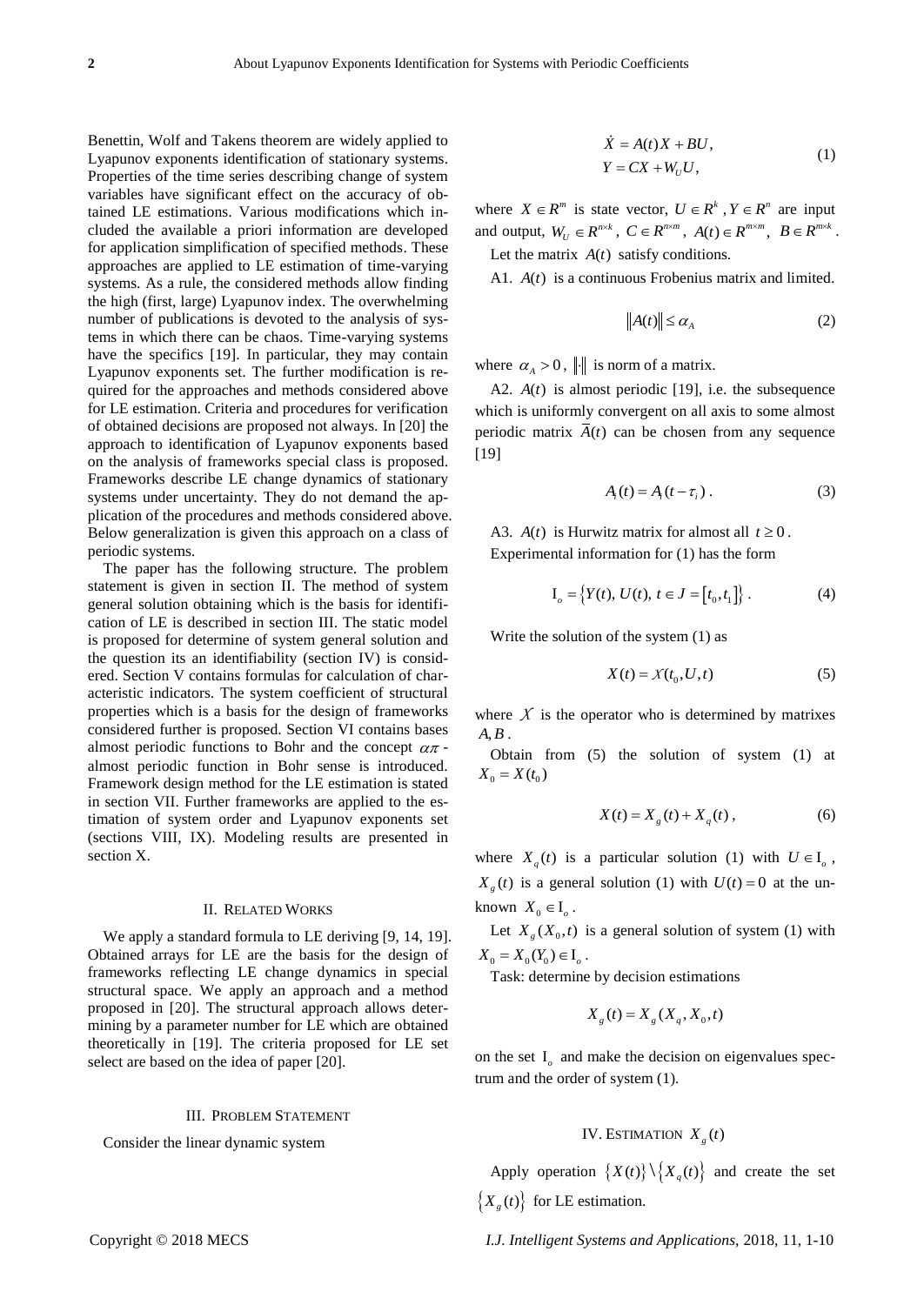We will state solution method of the task [20] on the example of second order system (1) with one input and an output.  $W_U = 0$ . Introduce designations:  $y = Y$ ,  $u = U$ .

Let  $D_y(\omega)$ ,  $D_u(\omega)$  are frequency spectrum  $u, y$ ,  $|y(t)| < \infty$ ,  $|u(t)| < \infty$ . As the matrix  $A(t)$  satisfies the A3 condition obtain  $D_y(\omega) \neq D_u(\omega)$ , i.e. the system (1) is time-varying. The proposed approach to the design of a model eliminates this delay.

Present I<sub>o</sub> as

$$
I_o = I_o^q(J_q) \bigcup I_o^g(J_g)
$$
,

where  $J_q \cup J_g = J \subseteq R$ ;  $I_q^q$ ,  $I_g^g$  are sets containing the information about  $X_q$  and  $X_g$ .

Determine by particular solution estimation of the system (1) on the set  $I_o^q(J_q)$ . As  $x_1 = y, y \in R$  apply variable *y* differentiation operation to obtaining the component  $x_2 = \dot{x}_1$  vector  $X \in \mathbb{R}^2$ . Designate  $x_2 = \dot{y}$ .

**Statement 1** [20]. Model

$$
\hat{X}_q(t) = \hat{A}_q W(t) \quad \forall t \in J_q \tag{7}
$$

is applicable for the identification  $X_q(t)$  on the set  $I_q^q$ where  $\hat{A}_q \in R^{2 \times 2}$  is the parameter matrix of the model,  $W = [u \ u']^{T}.$ 

Model (7) properties depend on the choice of the interval  $J_q \subset J$ . The model (7) is applicable also to the case  $m > 2$ .

Determine by the estimation of the particular solution  $\hat{X}_q(t)$  of the system (1) using the model (7) on the set  $I^s_\rho$ . Next obtain the estimation of general solution

$$
\hat{X}_g(t) = X(t) - \hat{X}_g(t) \quad \forall t \in J_g,
$$

where  $\hat{X}_g(t) = [\hat{y}_g(t) \hat{y}_g(t)]^T$ .

The proposed approach is generalized to the multidimensional case. Further we consider the system (1) with one input *u* and one output *y* . We suppose that the system (1) is identified. Perform this condition check on the basis of the approach proposed in [20].

## V. LE. SYSTEM COEFFICIENT OF STRUCTURAL **PROPERTIES**

Apply Lyapunov exponents [19] to the estimation of system  $(1)$  properties. LE for a real function  $h(t)$  determine as

$$
\chi[h] = \overline{\lim_{t \to \infty}} \frac{\ln|h(t)|}{t}, \tag{8}
$$

is lim upper limit. *t* →∞

LE  $\chi_i$  (*i* = 1,*m*) of stationary system (1) nonzero solution coincides with real parts of matrix  $A$  eigenvalues  $\lambda_i$ .

Let the estimation of general solution  $X_g(t)$   $\forall t \in J_g$ be known for the system (1) and condition A3 is satisfied. Apply (8) to  $\hat{y}_g(t)$ 

$$
\chi\left[\hat{y}_g\right] = \overline{\lim_{t \to \tau}} \frac{\ln\left|\hat{y}_g(t)\right|}{t},\tag{9}
$$

where  $\overline{t} \in J_g$  is the upper bound *t* on an interval  $J_{g} \subset J$  .

(9) there is large LE. If the limit (8) exists, that  $\chi \left[ \hat{y}_g \right]$ is matrix *A* maximum eigenvalue estimation. Therefore,  $\chi\left[\hat{y}_g\right]$  is the stability degree of the system (1). If  $m=2$ the obtain for  $\hat{y}_g$ 

$$
\chi \left[ \hat{y}_s \right] = \overline{\lim_{t \to \bar{\tau}}} \frac{\ln \left| \hat{y}_s \right|}{t} . \tag{10}
$$

ˆ

Also, the indicator

$$
\eta[h] = \lim_{t \to \infty} \frac{\ln|h(t)|}{t},\tag{11}
$$

is applied where  $\lim_{h \to 0}$  is the bottom limit. It is the Perron *t* → ∞ bottom index [19, 20].

The idea of Lyapunov exponents application in identification problems is presented in [20]. The proposed approach is based on the analysis of structural properties coefficient (CSP) [20]. Below development of this ap-

proach is given. Show at first to an association between CSP and LE.

Introduce the indicator for the system (1)

$$
\rho\left(\hat{y}_g\right) = \rho_g = \ln\left|\hat{y}_g(t)\right| \quad \forall t \in \overline{J}_g \subset J_g \,,\tag{12}
$$

where  $\overline{J}_g = [t_0, \overline{t}]$  determine on the basis of (9).

Consider a system with the input *t* and the output  $\varphi(\hat{y}_g)$ . Then CSP for the estimation of system structural properties has the form

$$
k_s(t,\rho) = \frac{\rho(\hat{y}_s(t))}{t}.
$$
 (13)

 $k_s(t, \rho)$  is the main variable for indicator  $\chi[\hat{y}_s]$  calculation on the interval  $J<sub>g</sub>$ .

So, interdependence between LE  $\chi \left[ \hat{y}_g \right]$  and the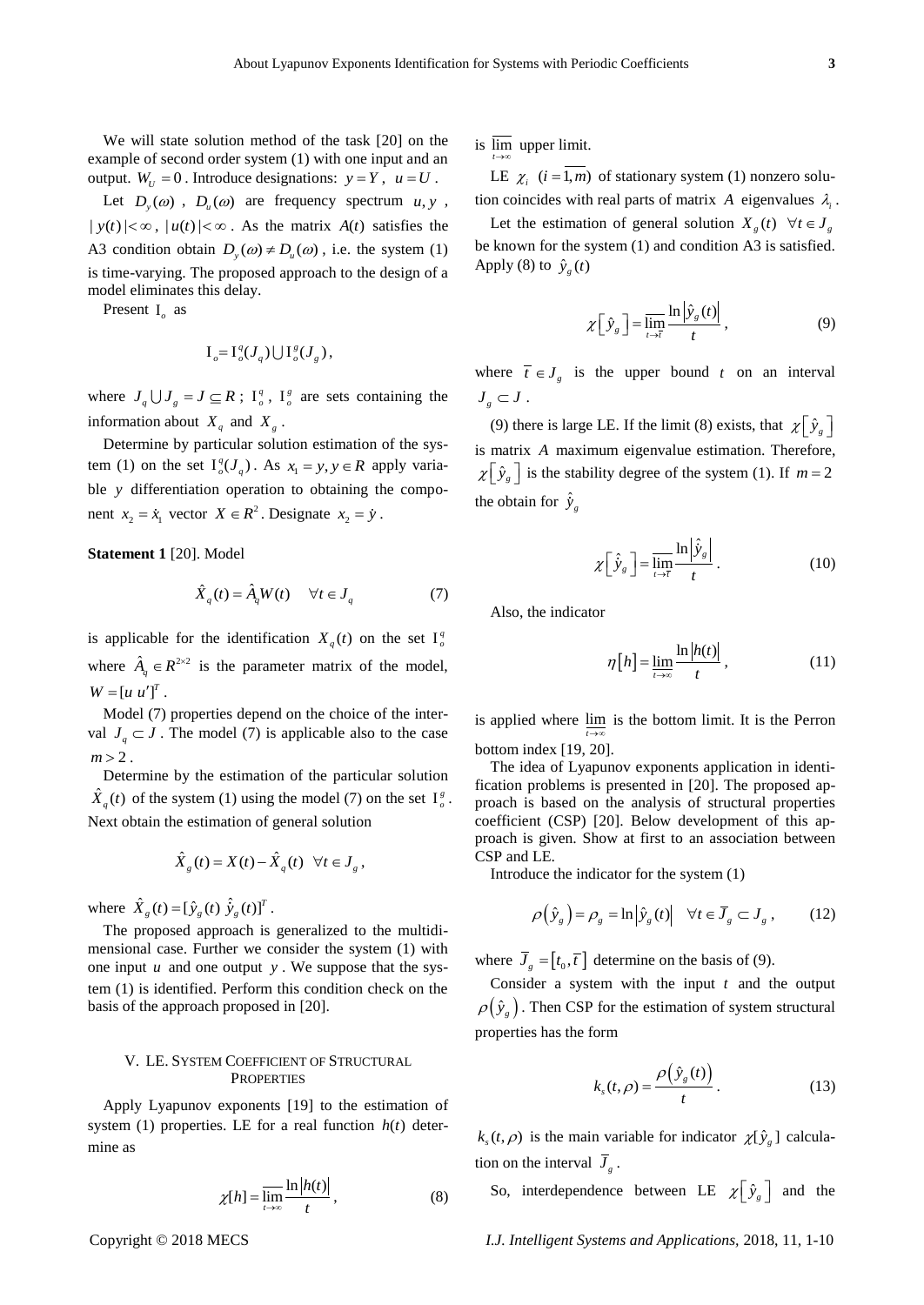coefficient of structural properties  $k_s(t, \rho)$  is showed on the informational set  $I_{\rho} = \left\{ \rho \left( \hat{y}_g(t) \right), t \in \overline{J}_g \right\}.$ 

Consider the set

$$
\mathbf{I}_{g}\left(\hat{\mathbf{y}}_{g},t\right) = \left\{\hat{\mathbf{y}}_{g}\left(t\right),\,t\in\mathbf{J}_{g}\right\} = \mathbf{I}_{\hat{\mathbf{x}}_{g}}\setminus\left\{\hat{\hat{\mathbf{y}}}_{g}\left(t\right)\,t\in\mathbf{J}_{g}\right\},\tag{14}
$$

which data about the change of the variable  $\hat{y}_g$  contains on the interval  $J_g$ .

We suppose that the system (1) is stable, i.e.  $\text{Re}(\lambda_i(t)) \leq 0$ ,  $i = 1, m$  for  $\forall t > 0$  where  $\lambda_i(t) \in \sigma(A)$  is *i* -th state matrix eigenvalue.

Problem: estimate Lyapunov exponents and the order of the system (1) on the basis of sets  $I_{\rho}$ ,  $I_{g}$  analysis.

As the set (14) is formed on the basis of the model (7), the obtained estimation  $\hat{y}_g$  will contain error  $\varepsilon$ . Therefore, the function  $\hat{y}_g(t)$  will be almost "periodic".

## VI. ALMOST PERIODIC FUNCTIONS TO BOHR

Consider a class of almost periodic functions to Bohr.

**Definition 1 [21].** The numerical set  $\Xi = \{\xi\}$  is called relatively dense on the real axis  $-\infty < x < \infty$  if such number  $l > 0$  exists that each segment  $a \le x \le a + l$  of length *l* contains at least one element of our set, i.e. at any *a* we have

$$
[a, a+l] \cap \Xi \neq 0.
$$

**Definition 2** [21]. The number  $T = T_f(\delta)$  is called almost the function  $f(x)$  period accurate within  $\delta$  (or  $\delta$ almost the period or  $\delta$  -shift) if inequality

$$
\left| f(x+T_f) - f(x) \right| < \delta, \quad \delta > 0 \tag{15}
$$

fairly for any  $x \in (-\infty, \infty)$ .

**Definition 3** [21]. A function  $f(x) \in (-\infty, \infty)$  is called almost periodic in Bohr sense ( *BF* -function) if relatively dense almost  $T_f$  set of the function  $f(x)$  exists accurate within  $\delta$ , i.e. such positive number  $l = l(\delta)$  exists that any segment  $[a, a+l]$  contains, at least, one number  $T_f$ for which it is fair

$$
\left|f(x+T_f)-f(x)\right|<\delta\ \ \text{for}\ \ x\in\left(-\infty,\infty\right).
$$

where  $\delta$  is any positive number.

Function  $\hat{y}_g(t)$  belongs to exponential-sinusoidal function class. Therefore, the condition (15) cannot be

satisfied. Provide the belonging 
$$
\hat{y}_g(t)
$$
 to  $\mathcal{B}F$  -functions.  
Perform the following operations.

Consider some point  $t \in R$  and its neighbourhood  $O_t$ . Determine the average value  $\hat{y}_g(t)$  for  $\forall t \in O$ 

$$
\alpha = \overline{\hat{y}}_{g,O_t} = \frac{1}{N_t} \sum_i \hat{y}_i,
$$

where  $N_t$  is the point quantity on  $O_t$ ,  $t_i \in O_t$  is the current coverage of the interval  $O_t$  with a step  $\tau$ .

For  $t \in R$  belonging to the neighbourhood  $O_{t+T_{\hat{y}_g}}$  obtain

$$
\pi = \overline{\hat{y}}_{g,\circ_{i \cdot \tau_{\hat{y}_g}}} = \frac{1}{N_{i \cdot \tau_{\hat{y}_g}}} \sum_i \hat{y}_i,
$$

**Definition 4.** The function  $\hat{y}_g(t) \in (-\infty, \infty)$  is called almost periodic in Bohr sense ( $\mathcal{B}F_{\alpha\pi}$ -function) if relatively dense almost  $T_f$  set of the function  $\hat{y}_g(t)$  exists accurate within  $\delta$ , i.e. such positive number  $l = l(\delta)$  exists that any segment  $[a, a+l]$  contains, at least, one number  $T_f$ for which it is fair

$$
\left|\frac{\hat{y}_g(t+T_f)}{\pi} - \frac{\hat{y}_g(t)}{\alpha}\right| < \delta \ \ \text{for} \ \ t \in [0,\infty) .
$$

#### VII. FRAMEWORKS FOR LE ESTIMATION

State to the approach to the LE estimation based on the analysis of frameworks proposed in [20].

Consider sets

$$
\mathbf{I}_{k_s} = \Big\{ k_s \Big( t, \rho \Big( \hat{\mathbf{y}}_g(t) \Big) \Big), t \in \overline{J}_g \Big\},\,
$$
  

$$
\mathbf{I}_{k'_s} = \Big\{ k_s \Big( t, \rho \Big( \hat{\mathbf{y}}_g(t) \Big) \Big), t \in \overline{J}_g \Big\}.
$$

Determine on  $I_{k_s}$ ,  $I_{k'_s}$  mapping  $S_{k_{s,\rho}} \subset I_{k_s} \times I_{k'_s}$ . The framework  $S_{k_{s,p}}$  describing LE change dynamics. Consider on the set  $I_{k'_s}$  the function

$$
\Delta k'_{s}(t) = k_{s} \left( t, \rho \left( \hat{y}_{g}(t+\tau) \right) \right) - k_{s} \left( t, \rho \left( \hat{y}_{g}(t) \right) \right) \tag{16}
$$

describing the change of the first difference  $k_s(t, \rho(\hat{y}_s(t)),$  where  $\tau > 0$ .

Form the set  $I_{\Delta k'_s} = \left\{ \Delta k_s \left( t, \rho \left( \dot{\hat{y}}_g(t) \right) \right), t \in \overline{J}_g \right\}$  and consider the framework  $\mathcal{SK}_{\Delta k'_{s,\rho}}$  defined on  $I_{k_{s,\rho}} \times I_{\Delta k'_{s,\rho}}$ . Consider the mapping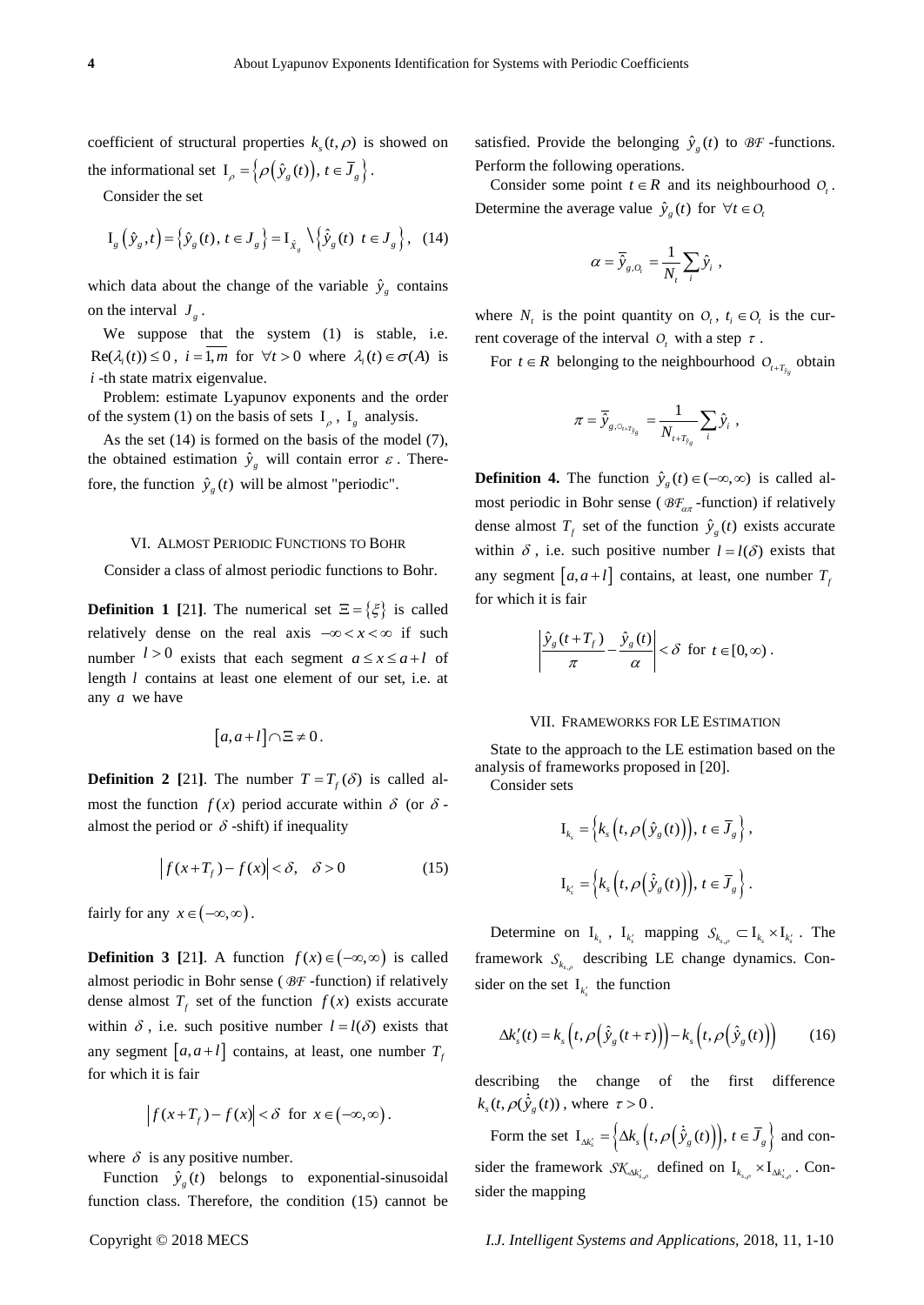$$
\mathcal{L} \mathcal{S} \mathcal{K}_{\Delta k'_{s,\rho}} \to I_{k_{s,\rho}} \times B\left(I_{\Delta k'_{s,\rho}}\right),\tag{17}
$$

for the framework  $SK_{\Delta k'_{s,\rho}}$  where  $B(I_{\Delta k'_{s,\rho}}) \subset \{-1,1\}$ . Define by elements of the binary set  $B(I_{\Delta k'_{s,\rho}})$  as

$$
b(t) = \begin{cases} 1 \text{ if } \Delta k'_s(t) \ge 0, \\ -1 \text{ if } \Delta k'_s(t) < 0, \end{cases} t \in \overline{J}_g.
$$

**Remark 1.** The border of the limit superior to (9) is chosen on basis of the change  $S_{k_{s,\rho}}$ .

**Remark 2.** Values range choice of the function  $b(t)$  is defined by the convenience of its graphic analysis.  $b(t)$ is possible to define on the binary set  $\{0, 1\}$ .

The stated approach was proposed for a class of stationary systems. Some modification has required this approach for  $\alpha\pi$ -almost periodic systems. In particular, the framework  $LSK_{\Delta k'_{s,p}}$  effectively works in the analysis of stationary systems.  $LSK_{\Delta k'_{s,\rho}}$  is inefficient for periodic systems as the function  $b(t)$  reflects all changes in the framework  $S\mathcal{K}_{\Delta k'_{s,\rho}}$ .

#### VIII. SYSTEM ORDER ESTIMATION

All results presented further belong to the system (1) with Frobenius matrix  $y \in R$ ,  $W_U = 0$ ,  $U = u$ ,  $u \in R$ . We consider that the matrix *A* satisfies A1-A3 conditions.

Propose a criterion for the estimate of the system order. It is based on the modification the theorem 1 [20] to consider specifics of the considered system.

Consider the framework defined on  $I_{k_{s,\rho}} \times I_{\Delta k'_{s,\rho}}$  and described by function  $f_{sk}(t) : k_s \to \Delta k_s$ . The function  $f_{sk}(t)$  is  $\mathcal{B}F_{\alpha\pi}$ -function. Therefore,  $f_{sk}(t)$  contains areas  $D_{sk}$  which have sharply changing amplitude.

**Definition 5.** The area  $\mathcal{D}_{sk}$  of the function  $f_{sk}$  is called  $\alpha \pi$  -area on the interval  $J_{sk} = [t, t + T]$  changes t if it corresponds to the change  $\mathcal{BF}_{\alpha\pi}$ -function  $k_s(t)$  on this interval.

**Theorem 1.** Let the system (1) satisfy conditions A1-A3. Then the system  $(1)$  have an order  $m$  if the function  $f_{sk}(t)$  contains not fewer *m* areas  $\mathcal{D}_{sk}$  on the interval  $\left[t_0,t^*\right] \subset \overline{J}_g \ \left(t^*\leq \overline{t}\right).$ 

**Proof of Theorem 1.** Consider the case of simple real roots. The system (1) is stable. Let system eigenvalues of the system (1) be located in decreasing order

EXR  $x_{ij} = A_{ij} \times B_{ij} I_{ij}$ , (3)  $\lambda \ge \lambda \lambda \dots \ge \lambda$ ,  $\lambda \ge 0$  (*i* a finite protocolic line protocolic line protocolic line protocolic line protocolic line protocolic line (*i*, a bit is polynomy change of the finance of  $x_{ij$  $\lambda_1 > \lambda_2 > \ldots > \lambda_m$ .  $\lambda_i(t)$   $(i = 1, m)$  is the periodic function. The function  $\exp(\lambda_i(t)t) \in \hat{y}_s$  is  $\alpha \pi$ -almost periodic on some subinterval  $J_{\lambda_i} \subset J$ .  $\exp(\lambda_i(t)t)$  corresponds to LE  $\chi_i$  belonging to the lineal  $\mathcal{L}^i(t)$ , and  $\chi_i$  corresponds to the area  $\mathcal{D}_{sk}^i$  on the framework  $\mathcal{SK}_{\Delta k'_{s,\rho}}$ . The area  $\mathcal{D}_{sk}^{i}$  is congruent in system (1) decision space to the lineal  $\mathcal{L}^{m-i}(t)$  (see definition [19]). The transition between lineal can be performed  $m-1$  time. The function  $\rho\big(\dot{\tilde{y}}_s(t)\big)$  depends from  $\hat{\tilde{y}}_s(t)$ , therefore, each such transition gives to the change of framework  $\mathcal{SK}_{\Delta k'_{s,\rho}}$  properties.

**Remark 3.** As matrix A eigenvalues  $\lambda_i(t)$  are periodic functions of time, a lineals  $\mathcal{L}^{i}(t)$  and  $\mathcal{L}^{i+1}(t)$  can be intersected. This case can lead to an infinite LE spectrum. This feature is noted in [19].

**Remark 4.** If frequency spectra of lineal  $\mathcal{L}^i(t)$  and  $\mathcal{L}^{+1}(t)$  are intersected, then we have instead of the pyramid [19] corresponding to a step set of lineal

$$
0 = \mathcal{L}^{l_0}(t) \subset \mathcal{L}^{l_1}(t) \subset \ldots \subset \mathcal{L}^{l_n}(t) \equiv \mathcal{L}^{m}(t)
$$

the pyramid with almost smooth sides. Such representation influences on obtained Lyapunov exponents spectrum.

#### IX. STRUCTURAL APPROACH TO LE ESTIMATION

Below we develop an approach which does not demand the set  $I_{k_s}$  processing to the identification of Lyapunov exponents. It is stated in [20] and based on the analysis of frameworks properties proposed in section VI. The approach is based on the analysis of system framework *S* change in a special space.

It is known [20] that system characteristic indicators influence on a change *S*. Consider frameworks  $S_{k_{s,p}}$  and  $SK_{k_{s,p}^{i}}$  (*i* > 1) an example of a framework *S*.

We introduce the framework  $\mathcal{SK}_{k_{s,p}^{i}}$  which is defined on the set  $I_{k_s} \times I_{k_s^i}$  and  $SK_{\Delta k_s^i, \rho}$  where *i* designates *i* -th derivative  $\hat{y}_g(t)$ ,

$$
\mathbf{I}_{k_s^i} = \left\{ k_s \left( t, \rho \left( \hat{\mathbf{y}}_s^{(i)}(t) \right) \right), t \in \overline{J}_s \right\}.
$$
 (18)

The framework  $\mathcal{SK}_{k_{s,p}^{i}}$  as shown in [20] reflects LE change. Indicators  $\chi_i \left[ \hat{y}_g \right]$  correspond to local minima  $\mathcal{SK}_{k_{s,p}^{i}}$  .  $\chi_{m}$  correspond to a global minimum, a  $\chi_{1}$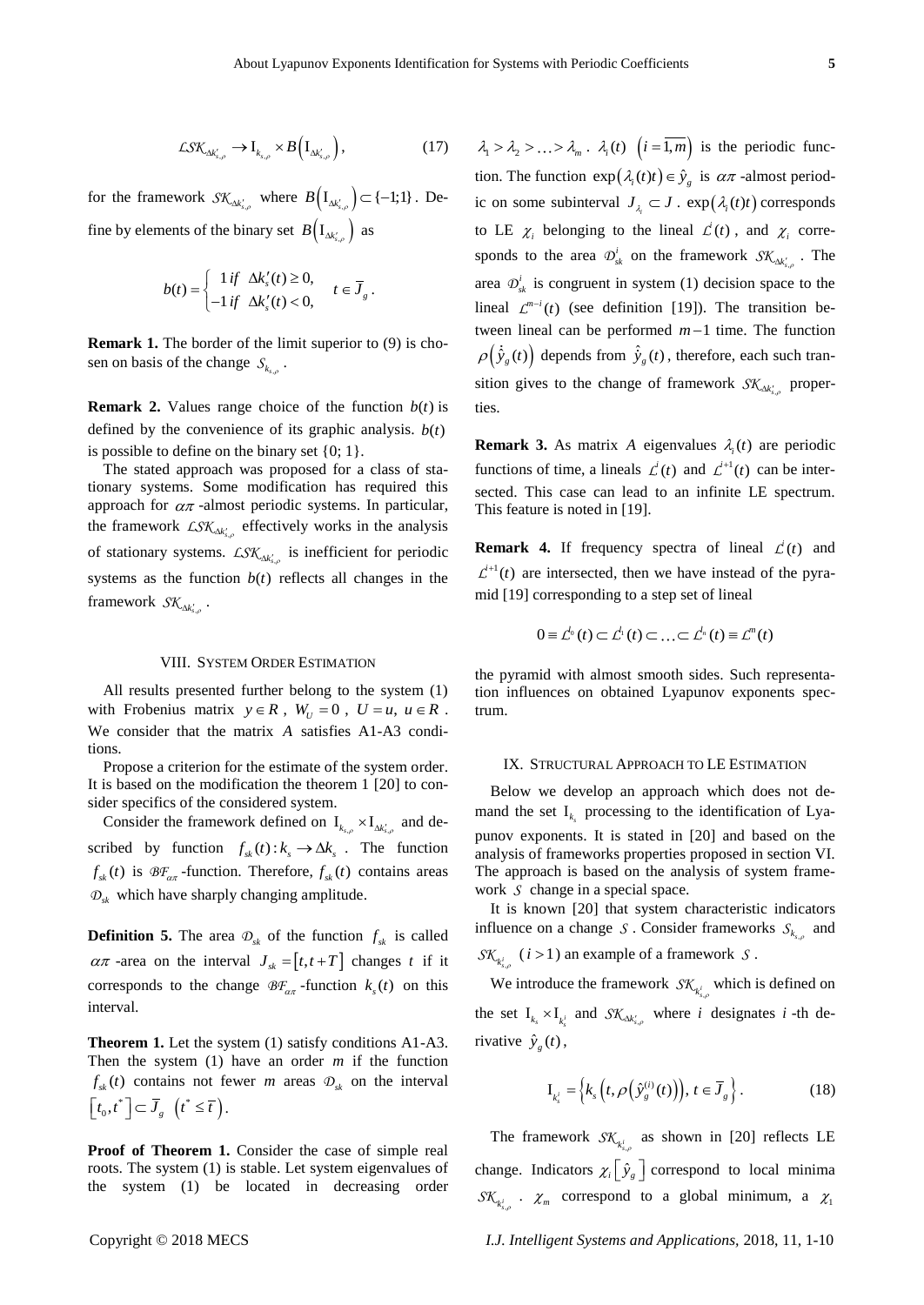correspond to a maximum of the function describing the change  $S\mathcal{K}_{k_{s,\rho}^i}$ .

**Theorem 2 [**20**]**. If the system (1) is stable and contains simple eigenvalues, then frameworks  $\mathcal{SK}_{k_{s,p}^{i}}$ ,  $i = 1, m$ contain the information on Lyapunov exponents.

The local minima location on  $\mathcal{SK}_{k_{s,p}^{i}}$  coincides with areas  $\mathcal{D}_{sk}$  of the framework  $\mathcal{SK}_{\Delta k'_{s,\rho}}$ . The analysis  $\mathcal{D}_{sk}^i$ gives the set  $M_{LE}$  containing LE estimations of the system (1). The cardinal number  $M_{LE}$  cannot coincide with Lyapunov exponent's number of the system.  $M_{LE}$  characterizes an available set of system (1) lineales.

Perform the choice of time  $\bar{t}$  in (10) on the basis framework  $\mathcal{SK}_{\Delta k'_{s,\rho}}$  change analysis.

**Remark 5.** The framework  $SK_{\Delta k_{s,p}^{i}}$  where  $i > 1$  can be applied decision-making on LE.

The proposed approach gives the estimation of the smallest Lyapunov exponent  $\eta_i \left[ \hat{y}_g \right]$ . It is the difference between this approach and procedures proposed in the literature. If the framework  $\mathcal{SK}_{\Delta k'_{s,\rho}}$  contains single abrupt change of the value, then it is a sign that  $\mathcal{SK}_{k_{s,p}^{i}}$  contained the estimation  $\eta_m[\cdot]$ . As  $|\eta_m[\cdot]| > |\chi_i[\cdot]|$ where  $i = 1, m-1$ ,  $\eta_m$ [·] designate as  $\kappa_m$  and call the upper bound of the smallest LE. Explain this fact that the corresponding lineal  $\mathcal{L}^m(t)$  has the minimum definitional domain. Function  $\hat{y}_g(t)$  on  $\mathcal{L}^m(t)$  is not  $\alpha\pi$ -almost periodic, so its parameters  $\alpha$ ,  $\pi$  quickly decreases. Therefore, the condition (15) is not satisfied. Therefore lineal  $\mathcal{L}^m(t)$ contains only one value which corresponds  $\kappa_m$ . So, fairly

**Statement 2.** Let the system (1) satisfy conditions A1-A3 and the framework  $\mathcal{SK}_{\Delta k_{s,\rho}^i}$  contains a point M in which value sharply changes. Then the global minimum corresponds to the point *M* on the framework  $\mathcal{SK}_{k_{s,o}^{i}}$  and the global minimum value is the upper bound  $\kappa_m$  of the smallest  $\eta_i \left[ \hat{y}_g \right]$ .

**Remark 6.** As the decision is to accept on the basis of several frameworks  $\mathcal{SK}_{k_{s,\rho}^i}$  ( $i \geq 1$ ) choose the upper bound from  $\kappa_{m,i}$  and designate it as  $\kappa_m$ .

The set  $M_{LE}$  is formed on the basis of minimum  $SK_{k_{s,p}^{i}}$  analysis and the remark 5.

Consider the definition problem of the domain which belong the set  $M_{LE}$ . Explain it with the fact that the set  $M_{LE}$  can be big (see the remark 3). Find an admissible

domain for  $M_{LE}$  and the number defining mobility of the highest Lyapunov exponent. This domain is limited to the indicator  $\kappa_m$  from below. Determination of the specified parameters is realized on the interval  $[0, \bar{t}]$  where  $\bar{t}$  is chosen according to (9). Realize variation domain  $\chi_1$ choice on the basis of the framework  $\mathcal{SK}_{\Delta k_{s,p}^i}$  analysis. The area  $\mathcal{D}_{sk}^1 \subset S\mathcal{K}_{\Delta k_s^i}$  $\mathcal{D}_{sk}^1 \subset \mathcal{SK}_{\Delta k_{s,\rho}^i}$  is the existence  $\chi_1$  indicator. The fragment  $\mathcal{V}^1_{k^i_{s,s}}$  $V^1_{\substack{k^i,\,\rho}}$  on the framework  $\mathcal{SK}_{\substack{k^i,\,\rho}}$  which changes on the interval  $J_{k_s}^1$  $J^1_{\substack{k_{s,p}^i}}$  corresponds to the area  $\mathcal{D}^1_{sk}$ . Thereρ fore,  $\chi_1 \in J^1_{k^i_s}$  $\chi_1 \in J^1_{\substack{k_i, \ldots, k_r}}$ . Then the admissible mobility boundary of the higher indicator  $\chi_1$  is determined as

$$
\chi_1 \leq \sup J^1_{k^i_{s,\rho}} \,. \tag{19}
$$

The inequality (19) gives to the admissible boundary (boundary of mobility on [19]) the change  $\chi_1$  under uncertainty. Areas of mobility for  $\chi_i$  ( $i > 1$ ) are determined similarly.

Consider criteria for the estimation of set  $M_{LE}$  elements and (19). The concept of the adequacy accepted in parametrical identification theory in this case is inapplicable. As shown in section I, the publications majority is devoted to the calculation of Lyapunov exponents. Questions of the quality check of obtained estimations were not considered. Such theoretical indicators as durability attainability do not give in to validate under uncertainty. Further, the method is offered for verify so-called  $\chi$ adequacy of obtained LE estimations. It is based on the analysis of frameworks proposed above.

Consider the framework  $S_{\hat{y}_g}, \hat{y}_g$  described by the function  $f_{\hat{y}, \hat{y}} : \hat{y}_g \to \hat{y}_g$  in space  $\mathcal{R}_y = (\hat{y}_g, \hat{y}_g)$ . As the system (1) satisfies A1-A3 conditions,  $S_{\hat{y}_g, \hat{y}_g}$  contains areas which reflect  $\alpha\pi$  -almost periodic behavior of the system. Consider frameworks  $SL_{\Delta k_{s,p}^i}$  and  $SL_{k_{s,p}^i}$  which are described by functions

$$
f_{\mathcal{S}\mathcal{L}_{k_{s,\rho}^i}} : \hat{y} \to k_{s,\rho}^i, \ f_{\mathcal{S}\mathcal{L}_{\mathcal{M}_{s,\rho}^i}} : \hat{y} \to \Delta k_{s,\rho}^i. \tag{20}
$$

**Definition 6.** Estimations of Lyapunov exponents  $\chi$ <sub>i</sub> are  $\chi$ -adequate in space R if their definition ranges coincide with  $\alpha\pi$ -almost periodicity areas of the framework  $\mathcal{S}_{\hat{y}_g, \hat{y}_g}$  .

Introduce fragments  $\mathcal{D}_{\mathit{sl}}^j \subset \mathit{SL}_{\Delta k_s^j}$  $\mathcal{D}_{\mathcal{S}_l}^j \subset \mathcal{SL}_{\Delta k_{\mathcal{S},\rho}^i}$  (*j* ≥ 1) by analogy with  $\mathcal{D}_{sk} \subset \mathcal{SK}_{\Delta k_{s,p}^i}$  in space  $\mathcal{R}_{\gamma}$ . Designate the definitional domain  $\mathcal{D}_{\mathfrak{sl}}^j$  as dom  $\mathcal{D}_{\mathfrak{sl}}^j$ .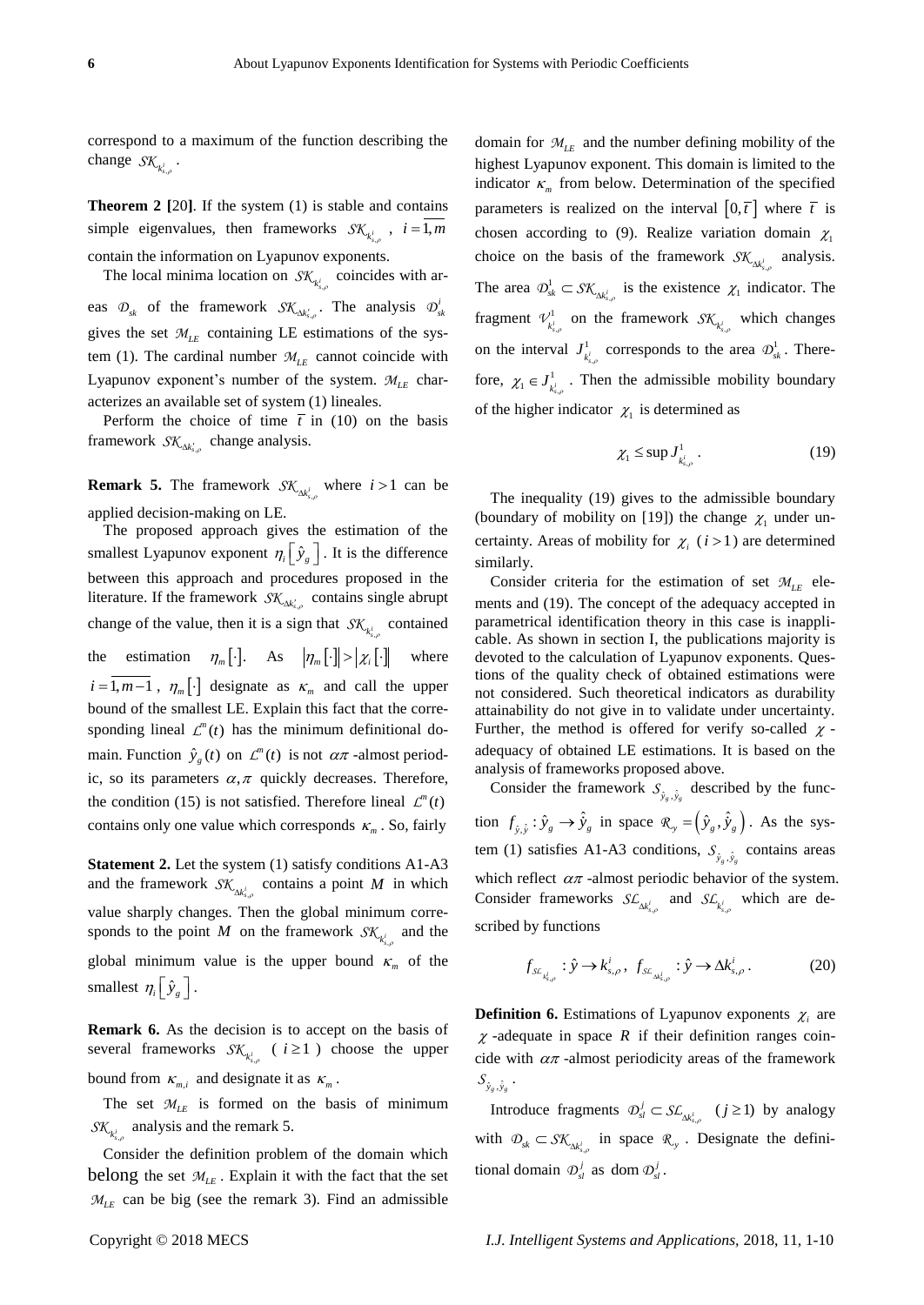**Theorem 3.** If fragment  $\mathcal{D}_{\text{sl}}^j$  definitional domains of the framework  $SL_{\Delta k_{s,p}^{i}}$  coincide with  $\alpha\pi$  -almost periodicity areas of the framework  $S_{\hat{y}_g, \hat{y}_g}$ , then estimations  $\chi_i$  are  $\chi$ -adequate to areas  $\alpha \pi$ -almost periodicity  $S_{\hat{y}_g, \hat{y}_g}$ .

**Proof** of the theorem 3. Function  $f_{sk}(t)$  contains not fewer *m* areas  $\Phi_{sk}^{j}$  according to the theorem 1. Frameworks  $\mathcal{SK}_{\Delta k_{s,p}^i}$  also  $\mathcal{SL}_{\Delta k_{s,p}^i}$  have an identical range of values. This statement is true also for  $\mathcal{D}_{sk}^{j}$ ,  $\mathcal{D}_{sl}^{j}$ .  $\mathcal{D}_{sk}^{j}$ ,  $\mathcal{D}_{sl}^{j}$  set by LE area change. Congruence of value ranges  $\mathcal{D}_{sk}^{j}$ ,  $\mathcal{D}_{sl}^{j}$ follows from equality of definition ranges  $\mathcal{D}_{sk}^j$ ,  $\mathcal{D}_{sl}^j$ . If the fragment  $\mathcal{D}_{s}^j$  definition range of the framework  $\mathcal{SL}_{\Delta k_{s,\rho}^j}$ and region  $\alpha \pi$  -almost periodicity  $S_{\hat{y}, \hat{y}}$  coincide, then we obtain at the existence of the dependence between functions  $f_{s c_{k,\rho}}$  and  $f_{s c_{k,\rho}}$  that some element set of the set  $\mathcal{M}_{LE}$  corresponding  $\alpha \pi$  -almost periodic region  $\mathcal{S}_{\hat{y}_g, \hat{y}_g}$ . Therefore, estimations  $\chi_i$  are  $\chi$  -adequate in space  $\mathcal{R}_y$ .

The histogram method is applied in [20] to check of LE estimations (a type of roots) stationary systems. Next, we give to its application.

### X. EXAMPLES

Let the requirements to system (1) stated in the section I am fair. The set (4) is known for system (1).

1. Consider a system which phase portrait is showed in Fig. 1. Input is  $u(t) = 5 + 2\sin(0.2\pi t)$ . Fig. 1 will show that at system there are fluctuations.



Fig.1. Phase portrait of system

Apply the model (7) to obtaining of the general solution from  $y(t)$  on the time gap  $[5; 40]$  s. The model  $(7)$ has the form

$$
\hat{y}_q(t) = \hat{A}_q^T \left[ 1 \, u(t) \, \dot{u}(t) \right]^T, \; \hat{A}_q = \left[ 0, 302; 0, 189; -0, 203 \right]^T.
$$

The coefficient of determination is 0.95. The estima-

tion is obtained for  $\hat{y}_g(t) = y(t) - \hat{y}_g(t)$  on the basis of the model (7). Determine by the estimation for  $\dot{y}_g(t)$  by analogy

$$
\hat{y}_q(t) = [-0.17; -0.89; 0.27][1 u(t) u(t)]^T.
$$
 (21)

The determination coefficient of the model (21) is 0.99. Construct the system portrait in the space  $\mathcal{R}_y$  to check that the system (1) belongs to systems with periodic coefficients. It is showed in Fig. 2.



Fig.2. System phase portrait in space  $\mathcal{R}_y$ 

LE identification results are shown in Fig. 3-6. Change of frameworks  $SK_{\Delta k'_{s,\rho}}$  and  $S_{k^1_{s,\rho}}$  is presented in Fig. 3 where  $\Delta k'_s$  has the form (16),  $k_s$  is described by expression (13), and

$$
k_s^1(t,\rho) = \frac{\rho\left(\hat{y}_s(t)\right)}{t}.
$$
 (22)



We determine by Lyapunov exponents set

$$
\mathcal{M}_{LE} = \{-1.8, [-1.21, -0.88]\}
$$

on the basis of the analysis  $\mathcal{SK}_{\Delta k'_{s,\rho}}$ . Apply the theorem 1 and obtain that the system order is 2. The upper estimation for the smallest LE is  $\kappa_m = -1.8$ . The mobility admissible limit of the higher indicator  $\chi_1$  is -0.8. We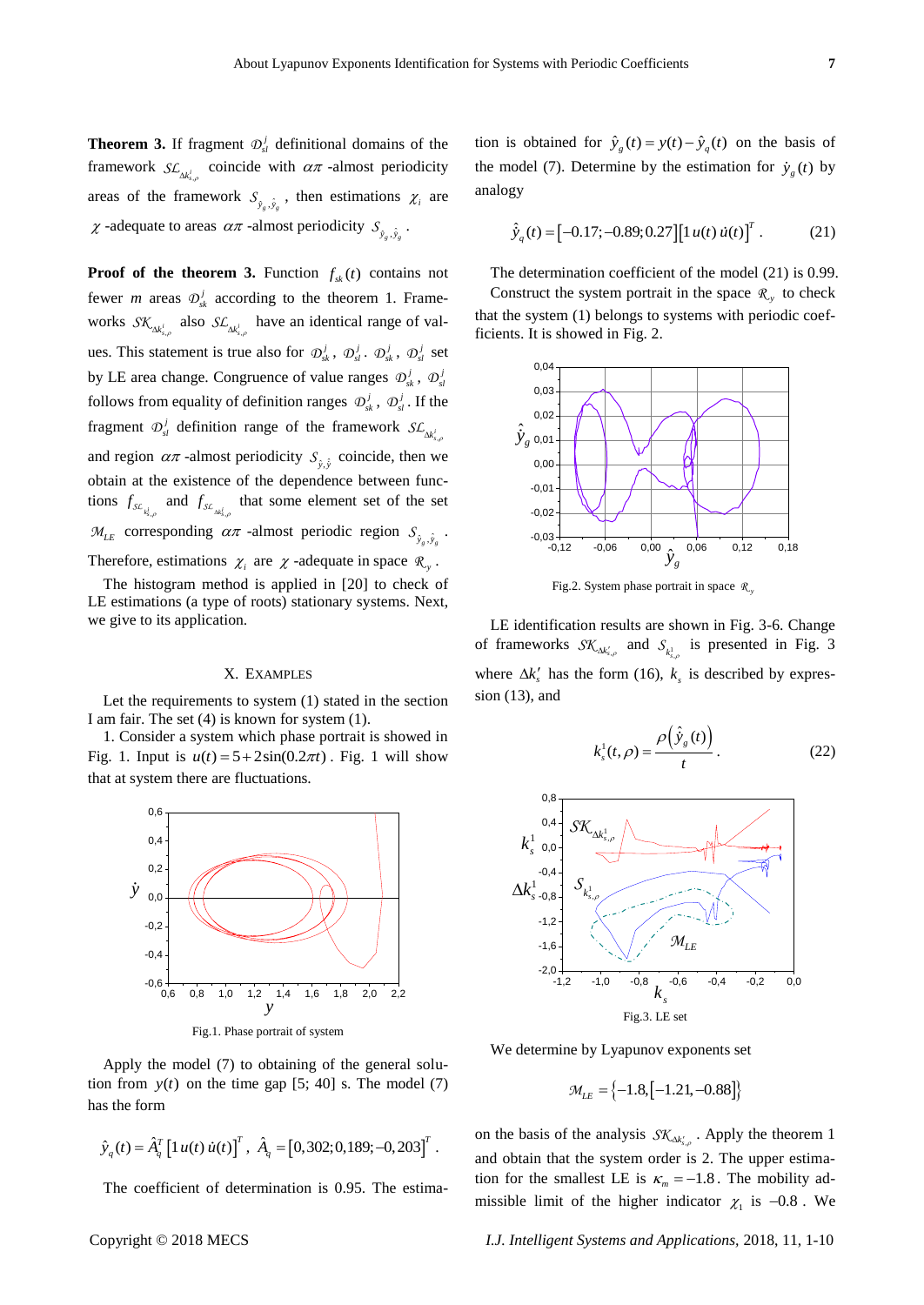have another LE set on the interval  $k_s \in [-0.2, -0.13]$ that confirms the inference in the remark 3.

 $\chi$ -adequacy estimation results of the LE set are presented in Fig.4, 5.  $\chi$  -adequacy estimations in spaces  $\mathcal{R}_y$ and  $\mathcal{R}_{\Delta} = (\hat{y}_g, \Delta k'_{s,\rho})$  on the time gap [3, 55] s are shown in Fig. 4. The function  $f_{sk}$  regions  $\mathcal{D}_{sk}^{i}$  coincide with  $\alpha \pi$  -almost periodicity regions of the framework  $S_{k_{s,\theta}^1}$ that  $\chi$  -adequacy of LE estimations confirms.



Fig.4.  $\chi$ -adequacy estimation results in spaces  $\mathcal{R}_{y}$  and  $\mathcal{R}_{\Delta}$ 



Fig.5.  $\chi$  -adequacy estimation results in spaces  $\mathcal{R}_{y}$  and  $\mathcal{R}_{\chi}$ 

Fig. 5 represents  $\chi$  -adequacy results of Lyapunov exponents estimations in spaces  $\mathcal{R}_y$  and  $\mathcal{R}_{\kappa^1} = (\hat{y}_g, k_{s,\rho}^1)$ . They are correlated with results presented in Fig. 4. Frameworks reflect the state of LE identification system for  $t \geq 3$  s.

LE distribution example on the basis of parameter (22) change analysis is showed in Fig. 6.

The histogram method [20] confirms obtained estimations  $\chi_i$ . The histogram gives to a spectrum of Lyapunov exponents. The LE distribution example on the basis of parameter (22) change analysis is showed in Fig. 6, where *n* is the number of hits  $\chi$ <sub>i</sub> in the specified interval.



Fig.6. Distribution of Lyapunov exponents

We will return to the original system (1). The second order system (1) has the following parameters

$$
A(t) = \begin{bmatrix} 0 & 1 \\ a_1(t) & a_2(t) \end{bmatrix},
$$

 $a_1(t) = -3 + 0.2\sin(0.02\pi t), \ a_2(t) = -4 + 0.3\sin(0.04\pi t).$ 

Matrix *A* eigenvalues changed in the range:

$$
\lambda_1(t) \in [-1.325, -0.819], \lambda_2(t) \in [-2.37, -3.48].
$$

Modeling results show that the proposed approach allows obtaining LE estimations.

2. Consider the system (1) which phase portrait is showed in Fig. 7. The information set (4) is known for the system. Input is  $u(t) = 5 + 2\sin(0.2\pi t)$ . Fig. 7 shows that the system has oscillations. The input has only one frequency. Therefore, existence in the framework of oscillations with other frequencies indicates what the system is possible belongs to periodic system class.



Apply the approach stated in the first part of this section to LE identification. Find the model (7) for obtaining of the general solution for  $y$ ,  $\dot{y}$ . Apply operation of numerical differentiation to calculation *y* . Models (7) have form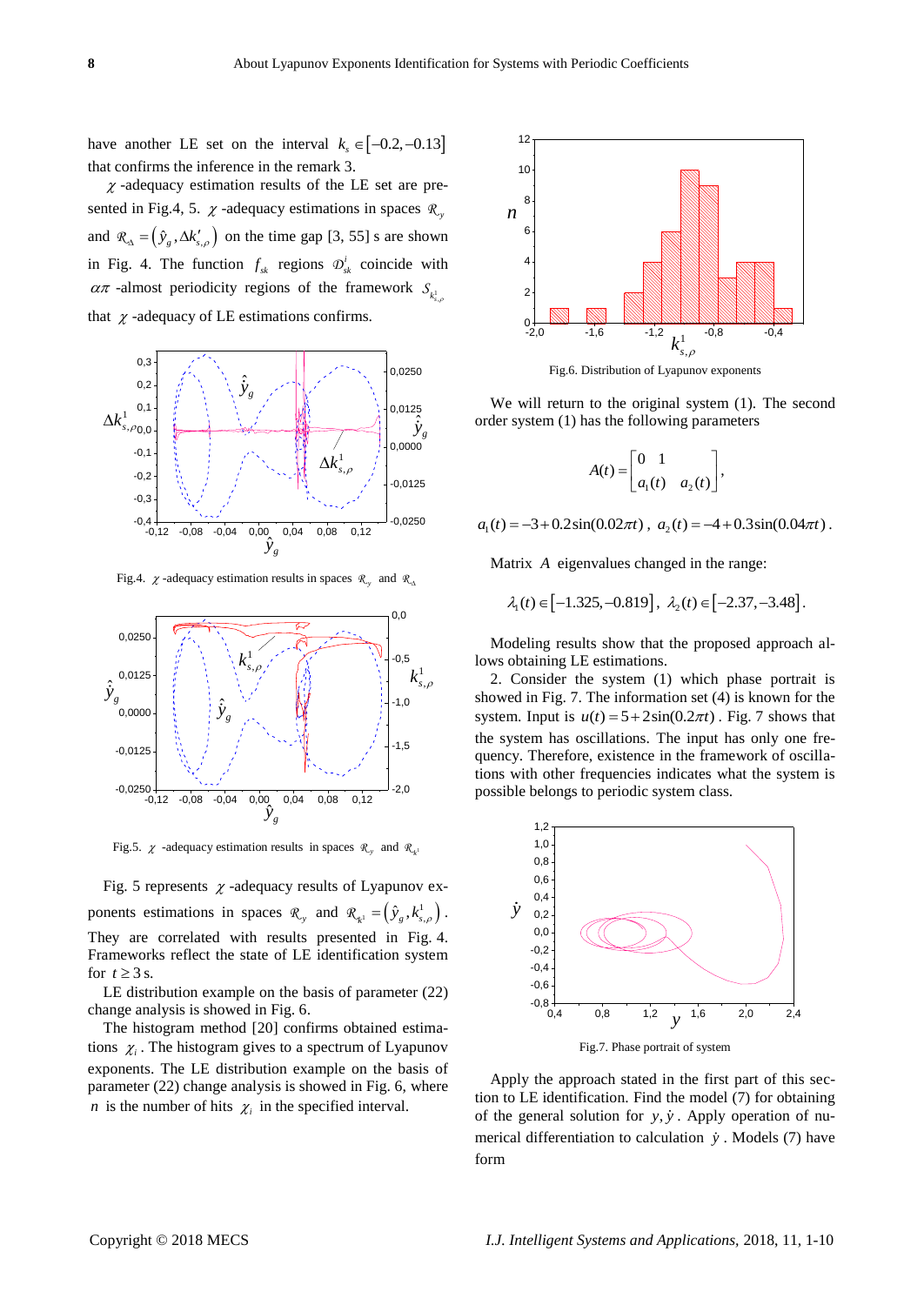$$
\hat{y}_q(t) = [0.75; 0.07; -0.22][1 u(t) u(t)]^T,
$$
  

$$
\hat{y}_q(t) = [-0.394; -0.059; 0, 078][1 u(t) u(t)]^T.
$$

The determination coefficients for these models are 0.99. Next, find estimations for system free motion.

Consider frameworks  $\mathcal{SK}_{\Delta k'_{s,\rho}}$ ,  $\mathcal{S}_{k^1_{s,\rho}}$ , presented in Fig. 8, and apply them to system order estimation. The analysis of change  $\mathcal{SK}_{\Delta k_{s,\rho}^{\perp}}$  will show that the system has the third order. We obtain Lyapunov exponent set

$$
\mathcal{M}_{LE} = \{-2.04; -1.842; -1.77; -1.167; -0.878\}
$$

on the basis of the analysis  $\mathcal{SK}_{\Delta k_{s,\rho}^1}$  and  $\mathcal{SK}_{\Delta k_{s,\rho}^2}$ . The upper bound for the smallest LE is  $\kappa_m = -2.04$ . The mobility admissible limit of the higher indicator  $\chi_1$  is -0.8.



 $\chi$ -adequacy check results of Lyapunov exponents are presented in Fig. 9, 10. We see that estimations are  $\chi$ adequate. Fig.10 represents Lyapunov exponent distribution. It coincides with the set  $\mathcal{M}_{LE}$ . The framework  $S_{\hat{y}, \hat{y}}$ form (Fig. 8, 9) is defined by system (1) parameters.



Fig.8.  $\chi$ -adequacy estimation results in spaces  $\mathcal{R}_{y}$  and  $\mathcal{R}_{\Delta}$ 

The initial system has following eigenvalues of the state matrix



Fig.9.  $\chi$ -adequacy estimation results in spaces  $\mathcal{R}_{\chi}$  and  $\mathcal{R}_{\chi}$ 



Fig.10. Lyapunov exponent distribution

So, modeling results show that the proposed approach allows obtaining estimations Lyapunov exponent estimations. It gives a complex assessment of the Lyapunov exponent spectrum. This is the main advantage of this method. The basis of this method is frameworks describing to the LE dynamics change. The application of proposed frameworks gives to criteria for LE set selection. We show that the obtained LE set has  $\chi$ -adequacy property. The histogram method confirms obtained results. Proposed mathematical procedures give numerical confirmation of LE characteristics obtained theoretically by [19]. The structural approach gives the lineal distribution of a dynamic system.

## XI. CONCLUSION

Lyapunov exponents (LE) identification problem of dynamic systems with periodic coefficients is considered under uncertainty. The approach to LE identification applied in nonlinear dynamics problems is proposed. It differs from the great number of existing approaches based on the analysis of a time series and Takens theorem. The problem solution is based on the formation of the set